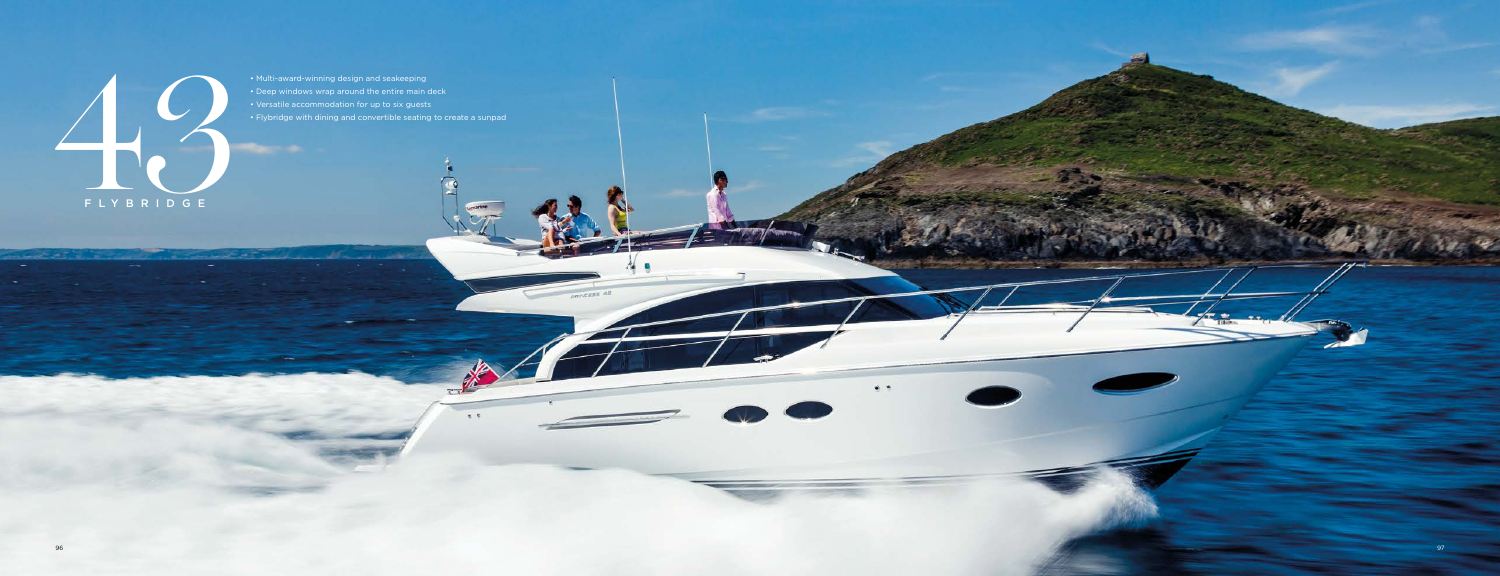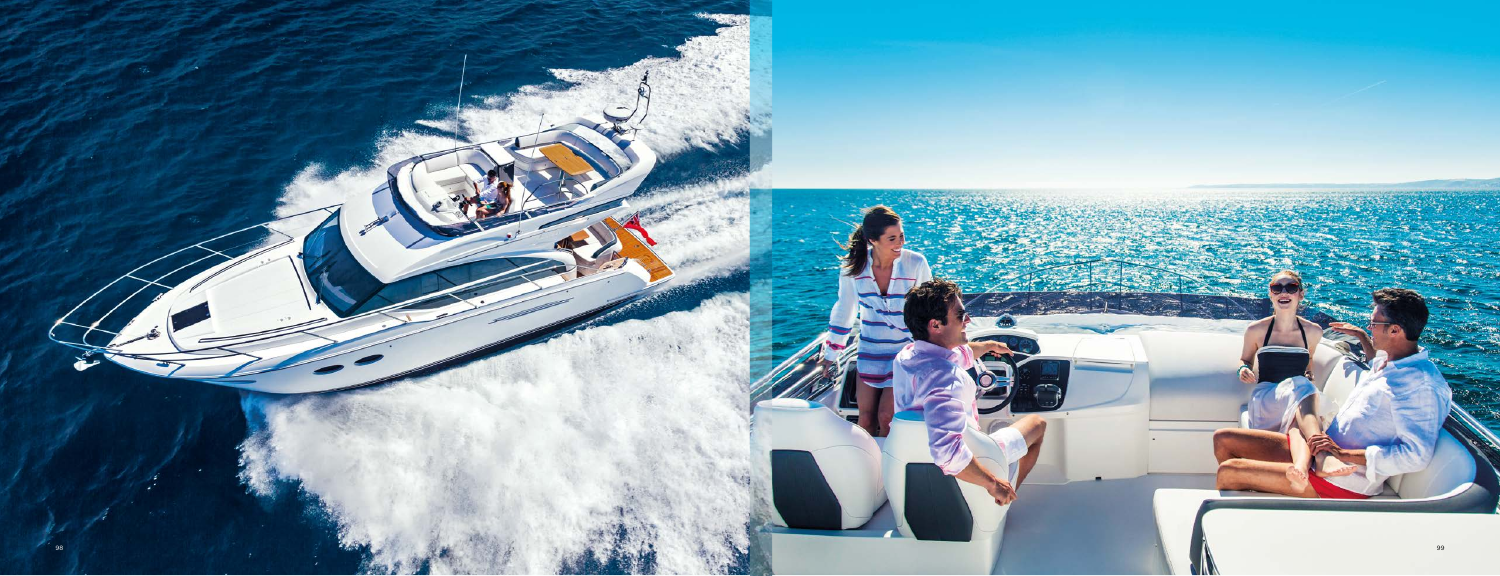

The amount of interior space is remarkable as is the level of luxury on offer. Indulgent gloss or pure satin cabinetry, two incredible en suites, each with its own separate shower stall, and a comprehensively equipped galley underpin the high specification of this award-winning yacht.

The forward master cabin enjoys excellent headroom and includes plentiful stowage, while the guest cabin can be specified with electrically sliding berths to effortlessly convert a double cabin into a twin.